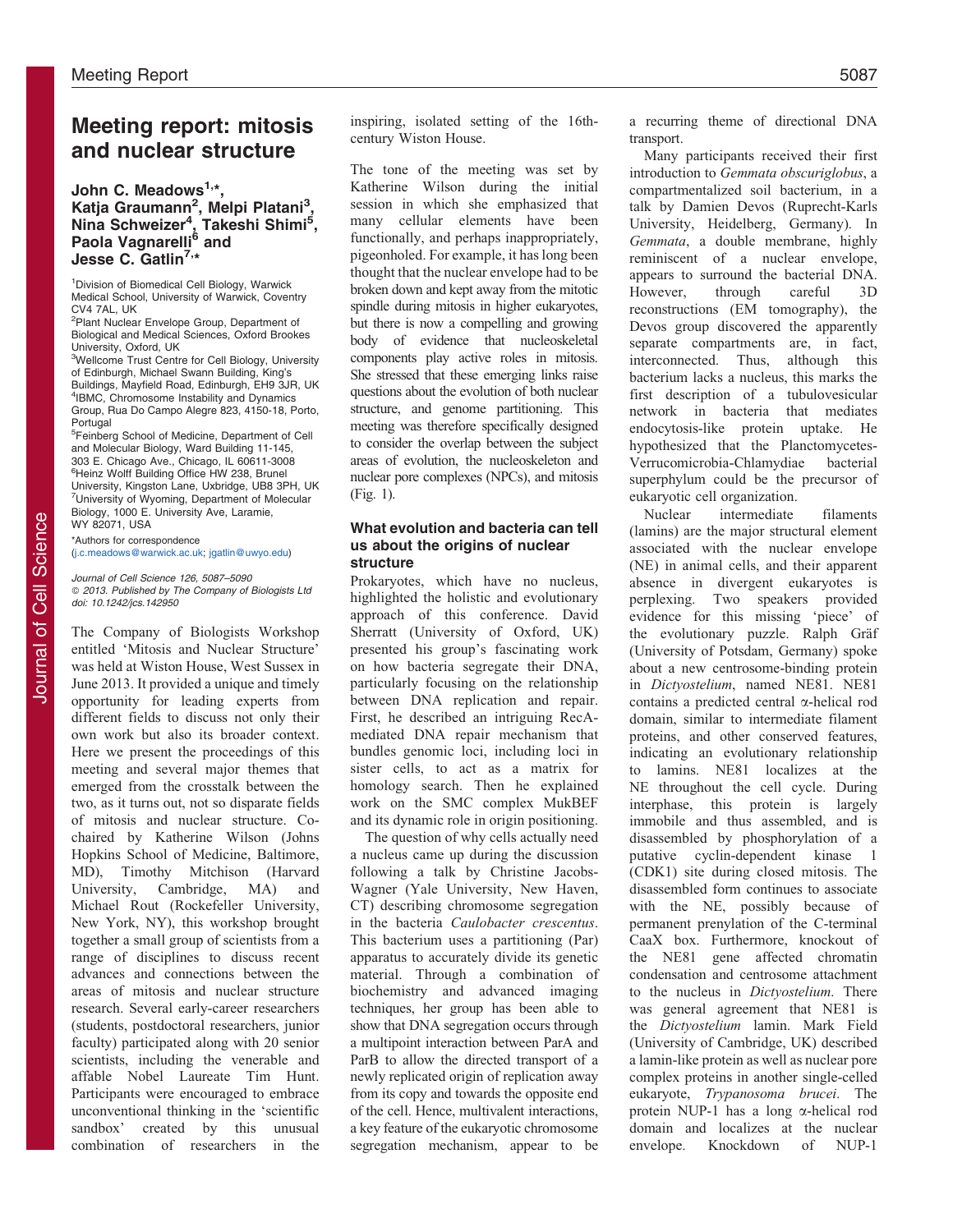<span id="page-1-0"></span>

Fig. 1. A Venn diagram showing the three main fields represented at the Workshop and their overlap.

expression disrupts nuclear shape and disorganizes NPCs and chromosomes. NUP-1 is also required for gene silencing at the nuclear periphery, especially genes encoding variant surface glycoproteins (VSGs) that are located near telomeres. These studies of NE81 and NUP-1 suggest that divergent eukaryotes have proteins that are structurally and functionally similar to lamins and might provide further insight into other conserved nucleoskeletal components.

In a related talk, David Evans (Oxford Brookes University, UK) highlighted the current state of knowledge regarding the nuclear structure of higher plants. He summarized recent findings regarding SUN and KASH protein complexes – the physical linkages that bridge the nucleoskeleton and cytoskeleton [\(Zhou](#page-3-0) [et al., 2012](#page-3-0)). He went on to discuss the make-up of the nucleoskeleton in plants, which interestingly lacks known homologs of lamins. This was followed by presentation of data supporting the claim that members of the LINC (little nuclei) protein family, LINC1 and LINC2, might function as components of the missing nuclear lamina in plant cells.

# The decidedly non-nuclear functions of nuclear proteins

The diverse functions of nuclear lamins A recurring theme during this meeting was that many proteins historically defined as either 'mitotic' or 'nuclear' can, and do, function in both contexts (as well as others). Several talks described surprising and decidedly non-nuclear functions of lamins, NPC proteins and NE proteins (e.g. SUN– KASH complexes). Yosef Gruenbaum (The Hebrew University of Jerusalem, Israel) spoke about lamins in the nematode Caenorhabditis elegans. Lamins are particularly important for human health, because mutations in lamins cause many human diseases ('laminopathies'). C. elegans mutants lacking either LEM2 or emerin (nuclear inner membrane proteins that bind lamin) had elongated transition zones in the gonad, due to defects in DNA repair. Thus, nuclear 'lamina' proteins are required for DNA repair.

Yixian Zheng (Carnegie Institution for Science, Baltimore, MD) spoke about her laboratory's discovery that lamins are dispensable for self-renewal and pluripotency of mouse embryonic stem cells, but have fundamental roles in organogenesis. A double knockout of both B-type lamin genes (Lmnb1 and Lmnb2) in mouse resulted in defective spindle orientation in neural stem cells in embryos, which might explain, in part, why these mice have defects in brain development. B-type lamins are also required to form the Drosophila testis, and function specifically in cyst stem cells to support male germline development. Together, these findings support the idea that B-type lamins have tissue-specific functions during development.

Kristen Johansen (Iowa State University, Ames, IA) spoke about the spindle matrix, a collection of proteins that, in addition to microtubules, regulate spindle morphology and function. Her talk focused specifically on the roles of EAST and Megator, which bind to the NE before mitosis, yet during spindle assembly, form an elastic, gel-like matrix. Importantly, depletion of either component negatively affects the fidelity of chromosome segregation. Consistent with the idea of proteins being repurposed from interphase to mitosis, Megator, a protein that

associates with the NPC and spindle matrix, is required for the proper localization of the spindle assembly checkpoint component Mad2.

### The diverse functions of NPC proteins

Co-organizer Michael Rout gave a thorough overview of NPC structure, including the use of crosslinking and mass spectrometry of yeast NPC proteins to resolve NPCs at close to atomic resolution in vivo ([Fernandez-Martinez](#page-3-0) [et al., 2012](#page-3-0)). NPCs were previously thought to function solely as conduits for molecular transport between the nucleoplasm and cytoplasm. Like lamins, however, several talks featured NPC proteins in diverse new roles including active participation in mitosis.

Valérie Doye (Institut Jacques Monod, CNRS and University of Paris Diderot, France) discussed the non-canonical roles of the Nup107-160 complex (comprising seven subunits; also called the 'Ycomplex'), a key player in NPC assembly. In mitosis, this complex localizes at kinetochores and is important for chromosome alignment and segregation. One component of the Y-complex, namely Nup133, is further required for dynein recruitment to the NE and centrosome positioning in prophase. Nup133 also contributes to mouse ES cell differentiation although the underlying mechanisms are still unknown. Finally, the Y-complex also dynamically localizes in nuclear bodies in some interphase cells, suggesting additional noncanonical intra-nuclear function(s).

Catherine Dargemont from the same institute described how NPC posttranslational modifications, particularly ubiquitylation, are important for cell cycle progression in yeast ([Hayakawa](#page-3-0) [et al., 2012\)](#page-3-0). Although the reason is still unclear, it is interesting that nucleoporins are prevalently monoubiquitylated by different components of the ubiquitinconjugation machinery. She introduced the concept of nucleoporin ubiquitylation as a timing machine that modulates the diverse functions of the NPC, and in particular mRNA export pathway from the nucleus.

Expanding the list of alternative NPC functions even further, Erica Golemis (The Fox Chase Cancer Center, Philadelphia, PA) 'brought together' nucleoporins, mitosis and the primary cilium in cancer. All human cells carry a small sensory cilium that mediates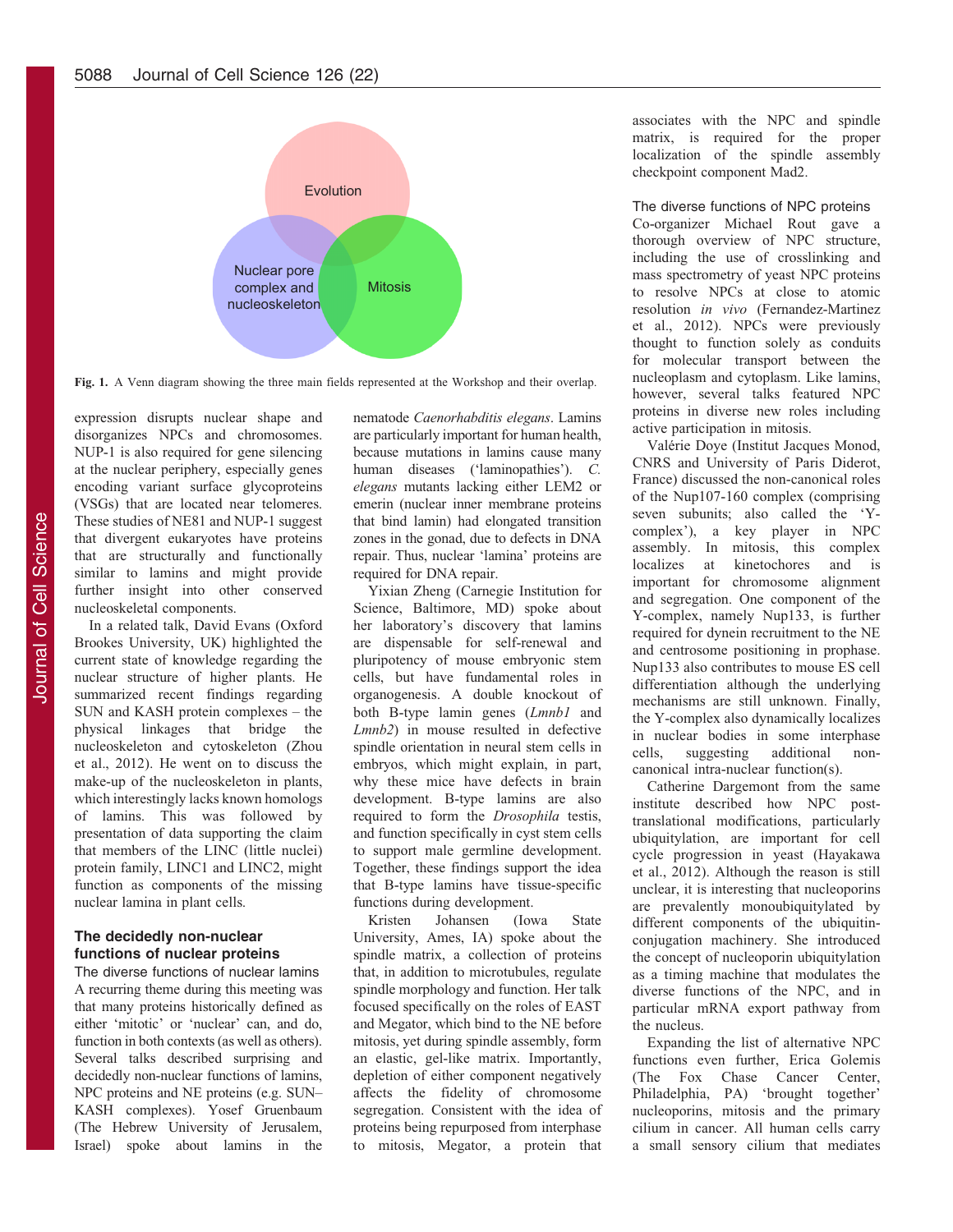signaling from the extracellular environment. NPC proteins are located at the base of the cilium, and regulate molecular traffic into and out of the cilium. Before cells enter mitosis, the cilium is disassembled so that its basal body can move toward the nucleus and function as the centrosome. She presented data using a ciliary re-absorption system in RPE cells. This work showed that at the G2/M boundary, the NEDD9 protein is required for Aurora A activation directly at the basal body. She also emphasized growing links between defects in nucleoporin function and cancer.

# The diverse functions of nuclear membrane proteins

Several speakers discussed SUN- and KASH-domain-containing proteins. Brian Burke (Institute of Medical Biology, Singapore) described the interplay between chromosomes and nuclear membrane proteins in animal cells. His presentation was focused on the role of LINC (links the nucleoskeleton and cytoskeleton) complexes, which, as noted above in plants, are composed of SUN-domain proteins and KASH-domain proteins (aka nesprins). Nesprins can bind the actin cytoskeleton and/or specific microtubule-based motors, namely kinesin-1 and cytoplasmic dynein. In this way, motor proteins can move LINC complexes, often resulting in a polarized distribution within the nuclear envelope. Brian Burke went on to present data describing how specific LINC complexes associate with chromosomes, particularly the SUN1– KASH5 complex. Here, SUN1 is required to mediate LINC tethering to telomeres inside the nucleus, whereas KASH5 recruits and binds to dynein in the cytoplasm. In this way, he proposed, the SUN1–KASH5 complex is able to facilitate dynein-dependent chromosomelocalization during mitosis by an outsidein mechanism.

Crosstalk between nuclear proteins and gene expression was discussed by Eric Schirmer (University of Edinburgh, UK). His group has shown that over half of all nuclear envelope transmembrane proteins (NETs) are tissue restricted ([Korfali et al.,](#page-3-0) [2012\)](#page-3-0) and the evolution of this class of proteins correlates with organismal diversity and complexity. The additional observation that altering the expression of tissue-specific NETs causes chromosome re-organization [\(Zuleger et al., 2013](#page-3-0)) strongly argues for the hypothesis that NETs represent a driving mechanism in establishing tissue-specific patterns of spatial genome organization during differentiation. However, the molecular details behind this are still unknown. Although it appears that a mitotic cycle is needed for NETs to facilitate this reorganization, not much is known about the localization or interaction of this class of proteins during mitosis. This aspect will clearly represent a challenging avenue for the future.

How the morphology of the NE affects the accuracy of chromosome segregation was discussed by Martin Hetzer (Salk Institute for Biological Sciences, San Diego, CA). He presented recent evidence implicating micronuclei in the generation of genome instability ([Hatch](#page-3-0) [et al., 2013](#page-3-0)). Micronuclei underlie a major genome instability phenomenon, termed chimotrypsis, in cancer cells [\(Crasta et al., 2012](#page-3-0)). Micronuclei also have defective nuclear membranes and defects in both DNA damage repair and replication. The advance provided by Martin Hetzer's group is to clearly show that the abnormal nuclear structure present in the micronuclei is the main reason for this instability. During interphase, micronuclei experience sudden NE rupture, which (unlike the main nucleus) is not repaired, probably due to a micronucleus-specific defect in laminB1. LaminB2 restores normal function and reverts epigenetic changes associated with this abnormal behavior. It will be exciting in the future to understand how this NE defect in the micronuclei originates. This new direction already represents a very important finding because disrupted micronuclei could provide a new biomarker for the genome instability associated with cancer progression.

# The diverse functions of 'mitotic' proteins (and chromosomes)

Thus far, this report has focused on nuclear proteins moonlighting as surprising effectors of seemingly unrelated, non-nuclear pathways. However, this workshop had another theme: the idea that proteins and cellular structures long considered mitotic can have other unexpected roles. Tim Mitchison (Harvard University, Cambridge, MA) described a refinement of the Xenopus egg extract system that combines these extracts with quantitative mass spectroscopy to characterize selected groups of mitotic proteins. This new approach allowed them to analyze perturbation-dependent changes in the protein composition of large microtubule structures – called 'pineapples' because of their shape [\(Mitchison et al., 2013\)](#page-3-0) – that share many characteristics of mitotic spindles. By comparing the proteomes of pineapples assembled under different conditions, this approach can be used to classify proteins with both mitotic and nuclear functions that would not be readily found by classical genetic approaches.

Rebecca Heald (University of California, Berkeley, CA) spoke about cell-cycle-dependent changes in endoplasmic reticulum (ER) and chromosome interactions. In addition to its role in segregating chromosomes, she hypothesized that the mitotic spindle has a mechanism that ensures organelles are not trapped inside the re-forming nucleus. Using a biochemical screen, she identified receptor expression-enhancing protein 4 (REEP4), which associates with both membranes and microtubules ([Schlaitz et al., 2013\)](#page-3-0). RNAi-mediated knockdown of REEP4 and the closely related protein REEP3 caused the premature localization of ER on mitotic chromosomes at metaphase, resulting in daughter cells that contain intranuclear membrane structures. These results suggest REEP3/4 proteins are required to clear ER away from metaphase chromosomes during mitosis.

Mary Dasso (NIH, NICHD, Bethesda, MD, USA) discussed the regulation of Ran during mitosis. Ran is a small GTPase that controls the directionality of interphase nucleocytoplasmic transport, as well as mitotic spindle assembly. RCC1, the guanine nucleotide exchange factor for Ran ('recharges' Ran to the GTP-bound state), binds chromatin but also localizes at centromeres. She showed a 'wave' of RCC1 associating with chromatin at the metaphase to anaphase transition and demonstrated that the association of RCC1 with chromatin is modulated through the formation of a heterotrimeric complex between RCC1, Ran-GTP and a Ran-GTP binding protein, RanBP1. She also discussed results indicating that the phosphorylation of RanBP1 drives changes in RCC1 dynamics during anaphase.